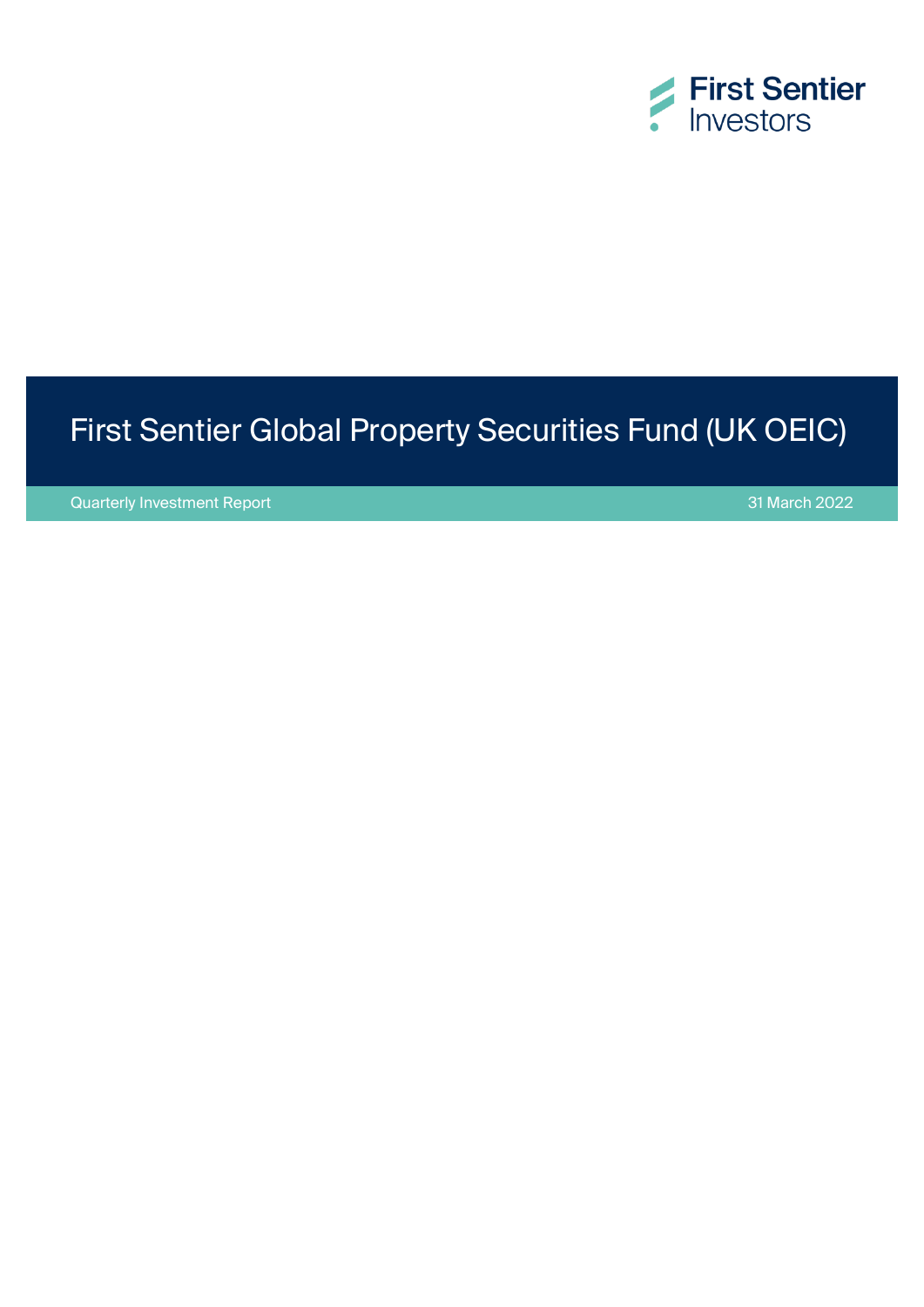| <b>Contents</b>                         |                |
|-----------------------------------------|----------------|
| Portfolio Overview                      |                |
| Performance                             | $\overline{2}$ |
| Commentary                              | 3              |
| Portfolio Allocation and Stock Holdings | 5              |
| <b>Stock Contribution</b>               | 6              |
| <b>Risk Analysis</b>                    | 7              |
| <b>Disclaimer</b>                       | 8              |
|                                         |                |

#### Risk Factors

This document is a financial promotion for the First Sentier Global Property Securities Fund in the UK and Switzerland and elsewhere where lawful. Investing involves certain risks including:

- The value of investments and any income from them may go down as well as up and are not guaranteed. Investors may get back substantially less than the original amount invested.
- Property securities risk: the Fund invests in the shares of companies that are involved in property (such as real estate investment trusts) rather than in property itself. The value of these investments may fluctuate more than the underlying property assets.
- Single sector risk: investing in a single economic sector may be riskier than investing in a number of different sectors. Investing in a larger number of sectors helps to spread risk.
- Currency risk: The Fund invests in assets which are denominated in other currencies; changes in exchange rates will affect the value of the Fund and could create losses. Currency control decisions made by governments could affect the value of the Fund's investments and could cause the Fund to defer or suspend redemptions of its shares.
- **Emerging market risk:** Emerging markets tend to be more sensitive to economic and political conditions than developed markets. Other factors include greater liquidity risk, restrictions on investment or transfer of assets, failed/delayed settlement and difficulties valuing securities.

Reference to specific securities (if any) is included for the purpose of illustration only and should not be construed as a recommendation to buy or sell. Reference to the names of any company is merely to explain the investment strategy and should not be construed as investment advice or a recommendation to invest in any of those companies.

For a full description of the terms of investment and the risks please see the Prospectus and Key Investor Information Document.

If you are in any doubt as to the suitability of our funds for your investment needs, please seek investment advice.

If you are unsure of the terminology used in this report, please seek independent financial advice.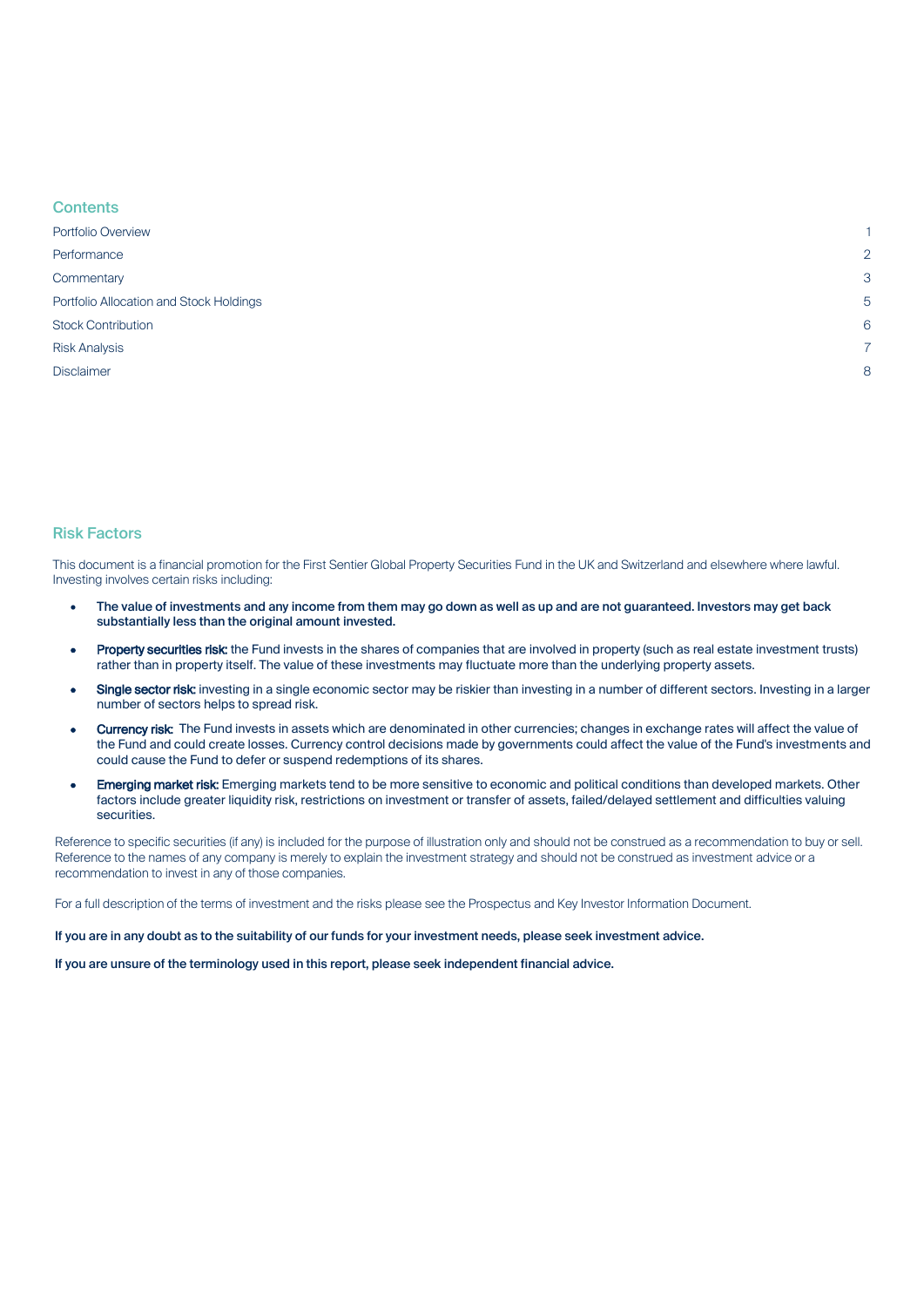# <span id="page-2-0"></span>Portfolio Overview

31 March 2022

#### Investment objective and policy

The Fund aims to achieve an investment return from income and capital growth over the long term (at least five years).

The Fund invests at least 70% in shares of companies that are involved in property around the world and are listed on exchanges worldwide. The Fund does not invest directly in property. The Fund may invest up to 10% in other funds. The Fund may use derivatives to reduce risk or to manage the Fund more efficiently.

#### Fund Information

| <b>Fund Launch Date</b>               | 12 September 2006                 |
|---------------------------------------|-----------------------------------|
| Fund Size (£m)                        | 286.1                             |
| UK's Investment Association<br>Sector | <b>Property Other</b>             |
| <b>Benchmark</b>                      | FTSE EPRA Nareit Developed Index* |
| Number Of Holdings                    | 43                                |
| Fund Manager(s)                       | <b>Stephen Hayes</b>              |
| Research Rating ^                     | <b>RSM:Rated</b>                  |
| <b>Fund Yield</b>                     | 1.6%                              |

\* The benchmark changed from UBS Global Real Estate Investors to the above on 20/05/2013. The benchmark of the Fund changed from FTSE EPRA/NAREIT Developed Gross to FTSE EPRA/NAREIT Developed Net with effect from 1 July 2016. This change has been reflected in the calculation of the benchmark performance. The benchmark and IA sector for this Fund have been identified as a means by which investors can compare the performance of the Fund and have been chosen because their constituents most closely represent the scope of the investable assets. The benchmark and sector are not used to limit or constrain how the portfolio is constructed nor are they part of a target set for Fund performance.

^This does not constitute an investment recommendation and is not indicative of future results. Methodology available on rating provider's website.

|  |  |  | Available Share Classes |
|--|--|--|-------------------------|
|--|--|--|-------------------------|

| <b>ISIN</b>  | <b>Sedol</b>                                  | <b>Share Class</b>                                                              |
|--------------|-----------------------------------------------|---------------------------------------------------------------------------------|
| GB00B1F76L55 | <b>B1F76L5</b>                                | First Sentier Global Property Securities Fund GBP Class A (Accumulation)        |
| GB00B1F76M62 | B1F76M6                                       | First Sentier Global Property Securities Fund GBP Class A (Income)              |
| GB00B1F76N79 | <b>B1F76N7</b>                                | First Sentier Global Property Securities Fund GBP Class B (Accumulation)        |
| GB00B8PKMC66 | B8PKMC6                                       | First Sentier Global Property Securities Fund GBP Class B Hedged (Accumulation) |
| GB00B1F76P93 | <b>B1F76P9</b>                                | First Sentier Global Property Securities Fund GBP Class B (Income)              |
| GB00B8KLMW41 | B8KLMW4                                       | First Sentier Global Property Securities Fund EUR Class B Hedged (Accumulation) |
| GB00B2PF3824 | <b>B2PF382</b>                                | First Sentier Global Property Securities Fund EUR Class A (Accumulation)        |
| GB00B2PF3X70 | B <sub>2</sub> PF3X7                          | First Sentier Global Property Securities Fund EUR Class A (Income)              |
| GB00B2PF3J37 | B <sub>2</sub> PF <sub>3</sub> J <sub>3</sub> | First Sentier Global Property Securities Fund EUR Class B (Accumulation)        |
| GB00B2PF4897 | B2PF489                                       | First Sentier Global Property Securities Fund EUR Class B (Income)              |

#### For further information

| <b>Head of Distribution, UK &amp; Europe</b>   |                                                                     |                                | <b>Sales Director, Europe</b>            |                                                   |                                |
|------------------------------------------------|---------------------------------------------------------------------|--------------------------------|------------------------------------------|---------------------------------------------------|--------------------------------|
| <b>Graham Fox</b>                              | +44 (0) 20 7332 6530                                                | graham.fox@firstsentier.com    | Eva von Sydow                            | +33 (0) 172 25 66 36                              | eva.vonsydow@firstsentier.com  |
|                                                | <b>Sales Director, Europe &amp; Third Party Distributions</b>       |                                | <b>Sales Manager, Europe</b>             |                                                   |                                |
| Marc Bishop                                    | +44 (0) 20 7332 6556                                                | marc.bishop@firstsentier.com   |                                          | +49 (0) 69 710 456                                |                                |
|                                                | Business Development Manager - Scotland, North of England & Ireland |                                | <b>Robert Retz</b>                       | 304                                               | robert.retz@firstsentier.com   |
| <b>Ross Stewart</b>                            | +44 (0)131 473 2482                                                 | ross.stewart@firstsentier.com  | <b>Head of Clients &amp; DC Strategy</b> |                                                   |                                |
| <b>Head of Distribution, Ireland</b>           |                                                                     |                                | Hilary Inglis                            | +44 (0) 207 332 6533                              | Hilary.Inglis@firstsentier.com |
| <b>Frank Glennon</b>                           | +44(0)7776 138105                                                   | frank.glennon@firstsentier.com |                                          | <b>Head of Institutional Sales, UK &amp; EMEA</b> |                                |
|                                                | Sales Director, London, South East and Channel Islands              |                                | Peter Swan                               | +44 (0) 20 7332 9428                              | peter.swan@firstsentier.com    |
| <b>Tom Burton</b>                              | +44 (0) 20 7332 6559                                                | tom.burton@firstsentier.com    | <b>UK Consultant Relations</b>           |                                                   |                                |
| <b>Sales Director, Midlands and South West</b> |                                                                     |                                | Sam Roberts                              | +44 (0) 20 7332 6577                              | sam.roberts@firstsentier.com   |
| Carl Tomlin                                    | +44 (0) 7825 935634                                                 | carl.tomlin@firstsentier.com   |                                          |                                                   |                                |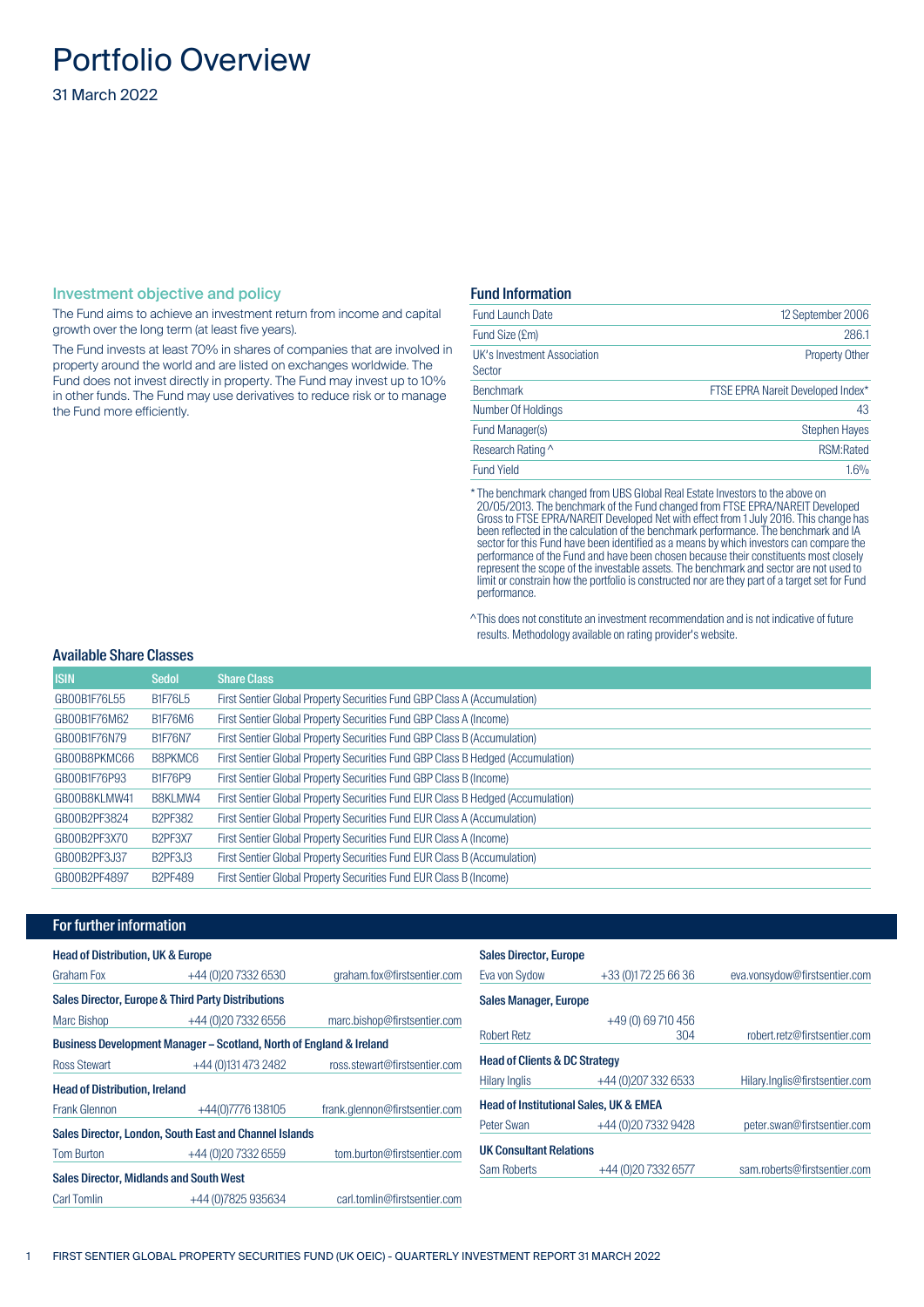### <span id="page-3-0"></span>**Performance** 31 March 2022

#### Annual Performance (% in GBP) to 31 March 2022

|                                               | 12 mths to<br>31/03/22 | 12 mths to<br>31/03/21 | 12 mths to<br>31/03/20 | 12 mths to<br>31/03/19 | 12 mths to<br>31/03/18 |
|-----------------------------------------------|------------------------|------------------------|------------------------|------------------------|------------------------|
| First Sentier Global Property Securities Fund | 22.1                   | 17.3                   | -6.2                   | 16.5                   | $-5.7$                 |
| <b>FTSE EPRA Nareit Developed Index</b>       | 19.9                   | 21.0                   | $-20.1$                | 21.9                   | $-8.0$                 |
| Sector return                                 | 17.5                   | 18.3                   | $-12.4$                | 14.3                   |                        |

#### Cumulative Performance (% in GBP) to 31 March 2022

|                                               | Since            |                              |      |      |      |        |                                     |        |
|-----------------------------------------------|------------------|------------------------------|------|------|------|--------|-------------------------------------|--------|
|                                               | <b>Inception</b> | $10 \text{ yrs}$ 5 yrs 3 yrs |      |      | 1yr  |        | <b>The Strip Server Strip Smths</b> |        |
| First Sentier Global Property Securities Fund | 217.0            | 155.6                        | 47.6 | 34.4 | 22.1 | 0.4    | $\sqrt{4}$                          | 0.4    |
| <b>FTSE EPRA Nareit Developed Index</b>       | 186.7            | 141.8                        | 30.1 | 16.0 | 19.9 | $-1.2$ | 8.3                                 | $-1.2$ |
| Sector return                                 | 157.8            | 153.2                        | 40.9 | 21.5 | 17.5 | $-1.0$ | 5.8                                 | $-1.0$ |

#### Calendar Year Performance (% in GBP) to 31 March 2022



These figures refer to the past. Past performance is not a reliable indicator of future results. For investors based in countries with currencies other than GBP, the return may increase or decrease as a result of currency fluctuations. Since inception performance figures have been calculated from 12 September 2006. All performance data for the First Sentier Global Property Securities Fund Class B (Accumulation) GBP as at 31 March 2022. Source for fund - Lipper IM / First Sentier Investors (UK) Funds Limited. Performance data is calculated on a net basis by deducting fees incurred at fund level (e.g. the management fee and other fund expenses), save that it does not take account of initial charges or switching fees (if any). Income reinvested is included on a net of tax basis. Source for benchmark - FTSE, income reinvested net of tax.

Sector returns calculated by Lipper and denote the arithmetic mean performance of funds in the relevant UK's Investment Association Sector. On 22 September 2020, First State Global Property Securities Fund was rebranded as First Sentier Global Property Securities Fund.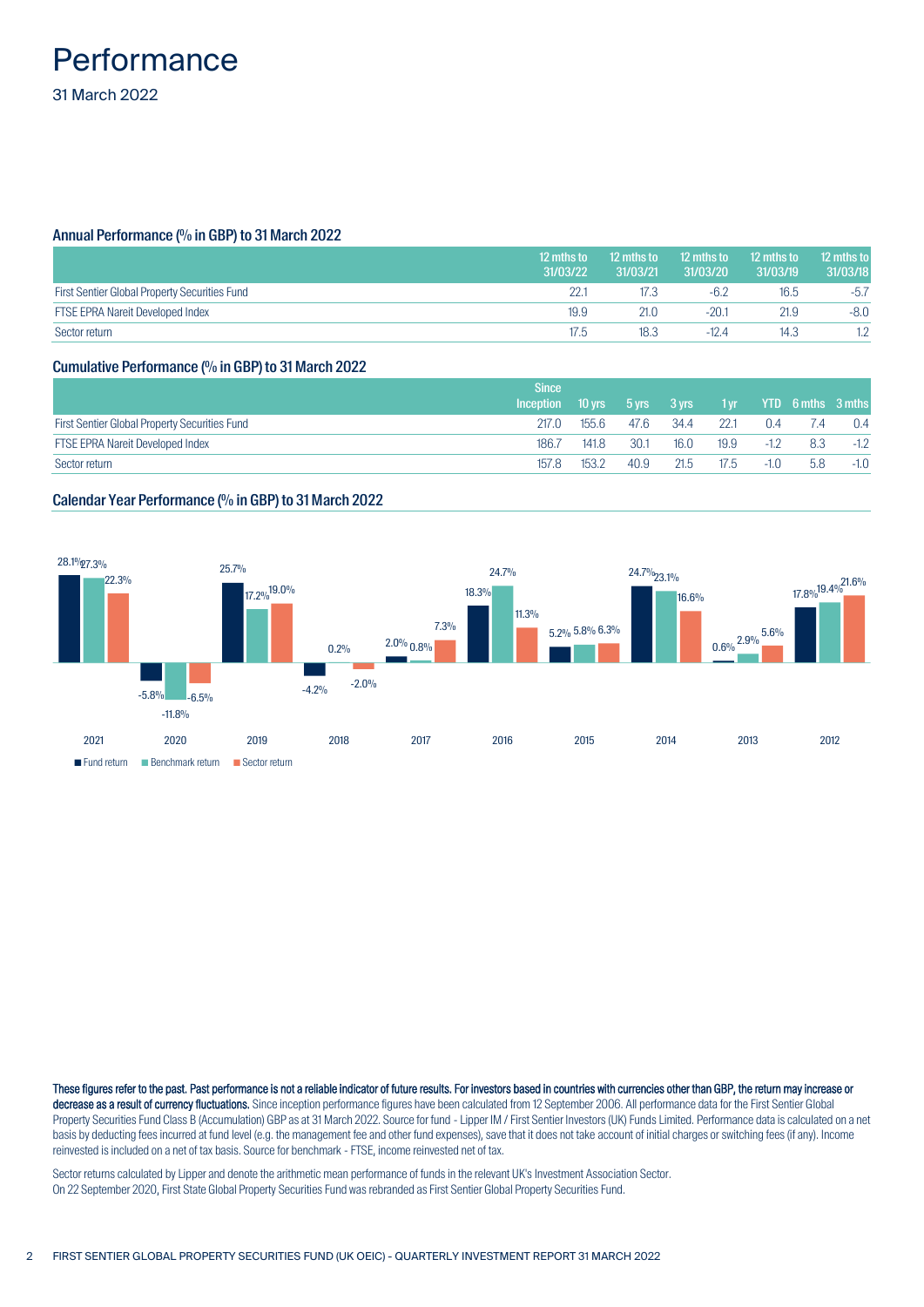# <span id="page-4-0"></span>**Commentary**

#### Market Review

Property securities markets posted a loss in the March quarter. The FTSE EPRA/NAREIT Developed Index decreased -1.21% in GBP terms.

The best performing listed real estate markets during the quarter were Spain (5.1%), Singapore (4.0%), Switzerland (2.5%) and Japan (1.9%). On the other hand, laggards included Germany (-11.7%), Australia (-7.1%) and the US (-4.1%). (All regional performance data is in local currency).

A continuation of volatile geopolitical tensions in Eastern Europe has particularly affected European property companies exposed to expectations of slowing economic growth as a result of the higher energy prices.

Elsewhere, the movement of capital to insulated markets such as Japan and Singapore or to more defensive property sectors such as selfstorage, logistics and seniors housing has supported these markets and sectors.

In the US, REITs are down 4.0% in Q1 of 2022 or 60 bps better than the - 4.6% for the S&P 500. Bond yields spiked since February with the 10- Year Treasury yield up a historic 52 bps to 2.34%. More recently, yield curve inversion has increased talk of a potential economic slowdown over the next 24 months.

US labour markets remain very tight. Firms added 431k jobs in March with net revisions of 95k to the two prior months and an unemployment rate down 0.2% to 3.6%. Wage growth rebounded, growing 5.6% yoy, reflecting the strength of the labor market. US manufacturing declined to 57.1 in March from 58.6 in February, with a weakening in new orders and production. Consumer spending has moderated, falling 0.4% in February, after adjusting for inflation, and real spending has dropped in three of the last four months as pandemic savings appear to be waning.

AREITs (-7.1%) underperformed the ASX 200 (+2.2%) by 930bp in the March quarter, however on a year rolling basis, AREITs (17.7%) have outperformed by 270bp. Several key economic data relevant to the AREIT sector were released in March including:

- New housing loan approvals rose 2.6% in January, well above expectations of a 0.3% increase. The strong print was driven by a 6.1% increase in investor loan approvals and a smaller 1.0% rise in owneroccupier. The level of investor approvals are now at a new record high, although at 32.6% of total approvals are still below their long-run average share of 36.0%.

- Residential building approvals fell 27.9% month on month in January, a much sharper fall than the -3.0% consensus. The headline was driven by sharp declines in both detached houses (-17.5% m/m) and the volatile apartment series (-43.6% m/m). Importantly the level of detached approvals has now fallen back to pre-stimulus levels and approvals are broadly back to where they were prior to the pandemic in February 2020.

- Retail sales for February were much stronger than expected at 1.8% month on month. The details suggest activity surged on fading Omicron fears with spending on cafes, restaurants and takeaway food up 9.7% (m/m). Other sectors with strong increases included clothing, footwear and personal accessory retailing' (+11.2% m/m) and department stores (+11.1% m/m). Two sectors saw falls with food retailing -2.6% (m/m) and other retailing -1.1% (m/m).

In Canada, coming into the end of the quarter, markets were oversold; however, they were lifted in March by both Federal Reserve commentary highlighting the Central Bank's commitment to dampen elevated inflation levels as well as hopes for successful peace talks and geopolitical stability in Ukraine. For the March quarter, the Canadian indices have performed better than their American counterparts with the Canadian REITs down a slight 0.4% and Canadian broader markets up 3.8%. In comparison, the US REITs are down 4.1% while the US broader market

indices are also lower: S&P 500 (-4.6%), the Nasdaq Composite (-8.9%) and the Dow Jones Industrial Average (-4.1%).

In Europe, the quarter saw German residential companies reporting final year 2021 numbers which were by and large in line with market expectations and underpinned by double digit growth in capital value and high single digit FFO growth and a solid 2022 outlook.

Throughout Asia, Hong Kong property was largely supported by the first easing of Covid-measure by the government, reducing mandatory travel quarantine to 7 days. Lockdowns throughout China have led to subdued performance for many Hang Seng listed property companies which will continue to be impacted on read throughs from the shutdowns.

Singapore REITs performed well in the quarter, due to positive news relating to the further easing of Covid policy by the Singapore Government, who are focused on the full reopening of the economy and its international border. Property fundamentals are on a steady recovery trend, we anticipate a steady upward trend to the REITs' earnings and their dividends in 2022 and onwards.

#### Performance Review

The Fund returned +0.4% in the quarter , 161 basis points above its benchmark index.

The best performing US sectors in the March quarter were Healthcare (+3.2%), Lodging (+3%), and Office REITs (+0.5%). The laggards in Q1 were Manufactured Housing (-17.4%), Malls (-16.9%), and Data Centers (- 12%). The Fund's exposure to seniors housing significantly benefitted performance in the month as senior housing fundamentals further strengthened and signs of a greater recovery aided by greater acceptance of higher rates became more evident. Similarly the Fund's exposure to sun-belt oriented retail benefitted performance in the quarter as the market rewarded companies making improvements in their portfolio and attracting larger institutional ownership. Our US exposure to lifestyle and leisure parks detracted from performance in the month as the potential downside risk to transient demand as gas prices continue to climb higher.

In Europe, macroeconomic headwinds led to relative underperformance as markets were impacted by geopolitical tensions in Eastern Europe and also impacted by sharp rises in energy prices. The Fund benefitted from exposures to student housing in the UK in the quarter as the sector recovered due to improving fundamentals. The retail sector in France recovered, as the sectors underlying fundamentals continued to improve as the economy reopened. The German residential sector detracted from the Fund's performance in the quarter as the sector has demonstrated to be more sensitive to interest rate rises although the operating fundamentals for the sector remains intact.

In Japan, the rapidly spreading Omicron coronavirus variant peaked in mid-February but remained at elevated case levels at quarter-end. The effect of this local headwind was surpassed by the continued resurgent themes of rising global inflation and bond yields. The Fund benefitted from the value-oriented Japanese property companies exposures with the tailwind from rising inflation expectations. The funds Japanese logistics REIT's exposures detracted from performance as capital rotated into value oriented stocks.

Our retail exposures in Australia benefitted the Fund's performance in the quarter as the sector reported sales numbers stronger than expectations, whilst the lifestyle and holiday parks and logistics exposures detracted from performance.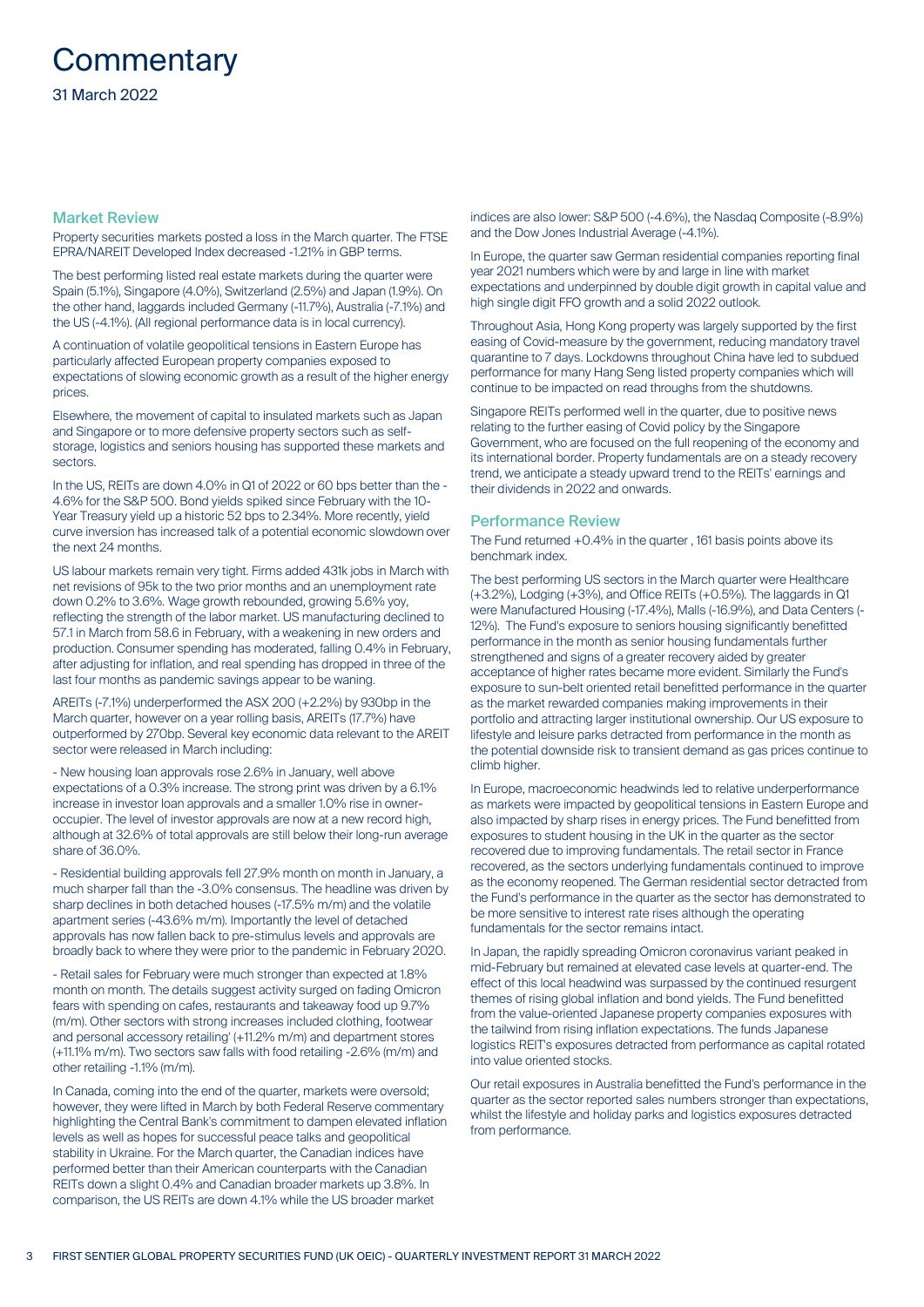# **Commentary**

#### 31 March 2022

#### **Outlook**

The strategy invests in a range of high quality assets in high barrier to entry urban locations in the world's most bustling cities.

We expect real estate securities markets to be supported by a global economic recovery in 2022, underpinned by extraordinarily low interest rates and accommodative central banks, globally coordinated fiscal stimulus and the normalisation of economic activity as the world is progressively inoculated against Covid-19.

The portfolio remains well positioned in the residential-for-rent sector, which includes apartments, detached housing and manufactured homes. The sector has been largely insulated from the effects of the pandemic as tenants have demonstrated a continued ability to meet their rental obligations with the support of government assistance and falling unemployment levels. The risk-adjusted returns currently offered by the sector are compelling as residential assets typically deliver very stable cash flows through the cycle. Housing affordability is a major issue for younger generations and we believe the aspiration to own a home will continue to wane as priorities shift towards lifestyle and experiences, which should underpin continued tenant demand for institutionally owned residential-for-rent assets.

We also have material exposure to logistical warehousing, which should continue to benefit from the accelerating e-commerce related demand. We believe this will underpin a continuation of robust fundamentals for logistical distribution centres, which play a critical role in the fulfilment of goods purchased online. Moreover, heightened investment from a range of industries into optimising supply chains should also support sector fundamentals.

We are also invested in Hotels and Leisure assets. We believe these assets to be well placed over the medium term as economic growth and community mobility increases overtime. The assets are not exposed to long term disruption and offer attractive valuations. Shorter term, we remain cautious on the sector as it continues to demonstrate sensitivity to the status of Covid.

We are also invested in datacentres. These assets are well placed over the medium to long term as they are integral to supporting the growth of the digital economy. Recent acquisitions in the sector have highlighted the continued desire for data infrastructure assets and reaffirmed the need for global scale. We do remain cautious of valuations at present and have selective exposures to the sector.

#### **Portfolio Net Zero Date** 2039 Operational CO<sub>2</sub> p.a. Embodied Co<sub>2</sub> n a **Development Embodied Carbon** 9.956 tonnes 7.546 tonnes 2,386 tonnes  $\overline{w}$ **Operational Carbon** Solar Energy **Solar Generation to Intensity** Generation Eneray 2022 124 kg 2027 10.0% 1583 MW C<sub>02</sub> sqm "Equivalent to 95 kg Co<sub>2</sub> powering 1 million<br>homes" 2022 5.6% sam **Development Cogeneration Energy Energy Sourced from Renewables Embodied Carbon Offset**  $20%$ 027 52% 205 tonnes of Portfolio energy use is 2022 45% cogeneration **Employee Diversity** Waste management **Charity** 100% 100% 100% of portfolio has of portfolio has of portfolio has defined waste defined waste diversity plan i management management place program program **Proxy voting information**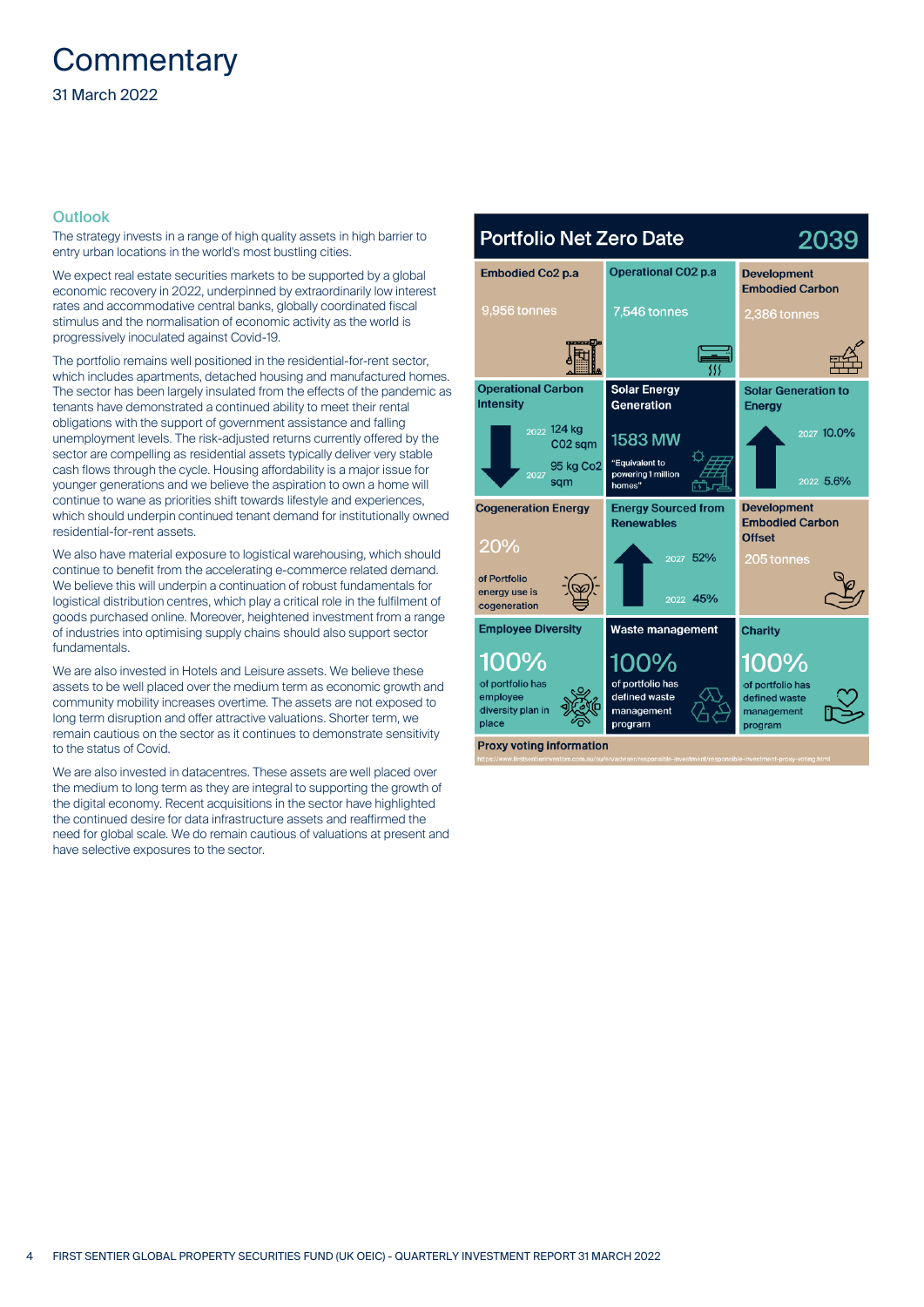# <span id="page-6-0"></span>Portfolio Allocation and Stock Holdings

31 March 2022

#### Ten Largest Holdings as at 31 March 2022

| <b>Stock Name</b>                | <b>Country</b> | <b>Sector</b>                             | <b>Portfolio</b><br>Weight $(%$ | <b>Index</b><br>Weight $(%$ |
|----------------------------------|----------------|-------------------------------------------|---------------------------------|-----------------------------|
| Ventas, Inc.                     | <b>USA</b>     | <b>Health Care</b>                        | 6.5                             | 1.2                         |
|                                  |                |                                           |                                 |                             |
| Prologis, Inc.                   | <b>USA</b>     | Industrial                                | 6.2                             | 6.0                         |
| <b>Equity Residential</b>        | <b>USA</b>     | Residential                               | 6.2                             | 1.7                         |
| American Homes 4 Rent Class A    | <b>USA</b>     | Residential                               | 5.6                             | 0.6                         |
| Sovran Self Storage, Inc.        | <b>USA</b>     | Specialized                               | 5.2                             | 0.6                         |
| Mitsui Fudosan Co Ltd            | Japan          | <b>Diversified Real Estate Activities</b> | 3.5                             | 1.0                         |
| Sun Communities, Inc.            | <b>USA</b>     | Residential                               | 3.5                             | 1.0                         |
| Digital Realty Trust, Inc.       | <b>USA</b>     | Specialized                               | 3.4                             | 2.0                         |
| SEGRO plc                        | UK             | Industrial                                | 3.2                             | 1.1                         |
| <b>Kilroy Realty Corporation</b> | <b>USA</b>     | Office                                    | 3.1                             | 0.4                         |

#### Sector Breakdown **Country Breakdown Country Breakdown**





Sector and Country classifications provided by Factset and First Sentier Investors. The Fund may hold multiple equity securities in the same company, which have been combined to provide the Fund's total position in that company. Index weights, if any, typically include only the main domestic-listed security. The above Fund weightings may or may not include reference to multiple securities.

\*Index Weight



#### Market Capitalisation Breakdown (GBP)

Data source: For illustration purposes only. Portfolio weights may not add up to 100% as cash holdings are excluded and full coverage of stocks is not always available. This information is calculated by First Sentier Investors.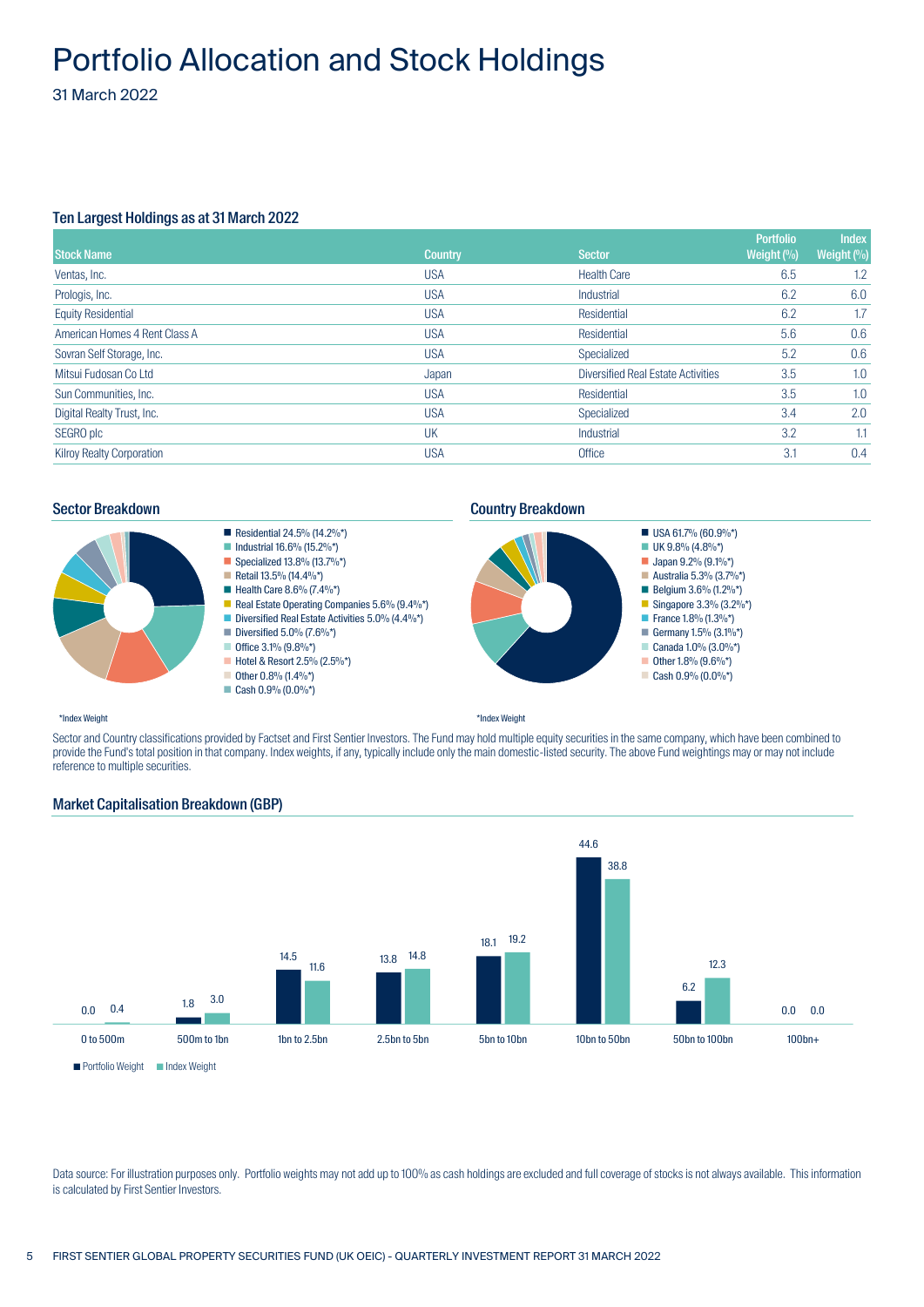# <span id="page-7-0"></span>Stock Contribution

31 March 2022

#### Top 5 contributors to absolute performance

#### 3 months to 31 March 2022

| <b>Stock Name</b>                | <b>Country</b> | <b>Sector</b>                             | Value added<br>$(bps^*)$ |
|----------------------------------|----------------|-------------------------------------------|--------------------------|
| Ventas, Inc.                     | <b>USA</b>     | <b>Health Care REITs</b>                  | 132                      |
| Mitsui Fudosan Co Ltd            | Japan          | <b>Diversified Real Estate Activities</b> | 42                       |
| Inventrust Pptys Corp Com New    | <b>USA</b>     | <b>Retail REITs</b>                       | 41                       |
| <b>Kilroy Realty Corporation</b> | USA            | Office REIT <sub>S</sub>                  | 38                       |
| <b>Vicinity Centres</b>          | Australia      | <b>Retail REITs</b>                       | 28                       |

#### 12 months to 31 March 2022

|                               |                |                          | <b>Value added</b> |
|-------------------------------|----------------|--------------------------|--------------------|
| <b>Stock Name</b>             | <b>Country</b> | <b>Sector</b>            | $(bps^*)$          |
| Prologis, Inc.                | USA            | Industrial REITs         | 347                |
| UDR, Inc.                     | <b>USA</b>     | <b>Residential REITs</b> | 180                |
| SEGRO plc                     | UK             | Industrial REITs         | 156                |
| <b>Public Storage REIT</b>    | <b>USA</b>     | Specialized REITs        | 125                |
| American Homes 4 Rent Class A | <b>USA</b>     | <b>Residential REITs</b> | 122                |

#### Bottom 5 contributors to absolute performance

#### 3 months to 31 March 2022

|                            |                |                                        | Value added |
|----------------------------|----------------|----------------------------------------|-------------|
| <b>Stock Name</b>          | <b>Country</b> | <b>Sector</b>                          | $(bps^*)$   |
| Digital Realty Trust, Inc. | <b>USA</b>     | <b>Specialized REITs</b>               | $-105$      |
| Sun Communities, Inc.      | <b>USA</b>     | <b>Residential REITs</b>               | $-71$       |
| <b>GDS Holdings LTD</b>    | Hong Kong      | Internet Services & Infrastructure     | $-47$       |
| LaSalle LOGIPORT REIT      | Japan          | <b>Industrial REITs</b>                | -43         |
| Vonovia SE                 | Germany        | <b>Real Estate Operating Companies</b> | $-43$       |

#### 12 months to 31 March 2022

| <b>Stock Name</b>           | <b>Country</b> | <b>Sector</b>                             | Value added<br>$(bps^*)$ |
|-----------------------------|----------------|-------------------------------------------|--------------------------|
| <b>GDS Holdings LTD</b>     | Hong Kong      | Internet Services & Infrastructure        | $-174$                   |
| Vonovia SE                  | Germany        | <b>Real Estate Operating Companies</b>    | $-86$                    |
| Digital Realty Trust, Inc.  | <b>USA</b>     | Specialized REITs                         | -74                      |
| ESR Cayman Limited USD0.001 | Hong Kong      | <b>Diversified Real Estate Activities</b> | -31                      |
| Mitsubishi Estate Co Ltd    | Japan          | <b>Diversified Real Estate Activities</b> | $-20$                    |

Stock Contributions show the impact of the individual stock's performance to the total fund performance. These stock contributions show the top 5 and bottom 5 contributors to the fund and are not representative of the performance of the fund as a whole.

#### These figures refer to the past. Past Performance is not a reliable indicator of future results. For investors based in countries with currencies other than GBP, the return may increase or decrease as a result of currency fluctuation.

This stock information does not constitute any offer or inducement to enter into investment activity.

Contributions are calculated at the investee company level before the deduction of any fees incurred at fund level (e.g. the management fee and other fund expenses) but after the deduction of transactional costs.

Stocks held/listed in non-index countries have economic activity > 50% from developing economies.

\* A basis point is a unit of measure used in finance to describe the percentage change in value or rate of a financial instrument. One basis point is equivalent to 0.01% (1/100th of a percent) or 0.0001 in decimal form.

Data source: This information is calculated by First Sentier Investors.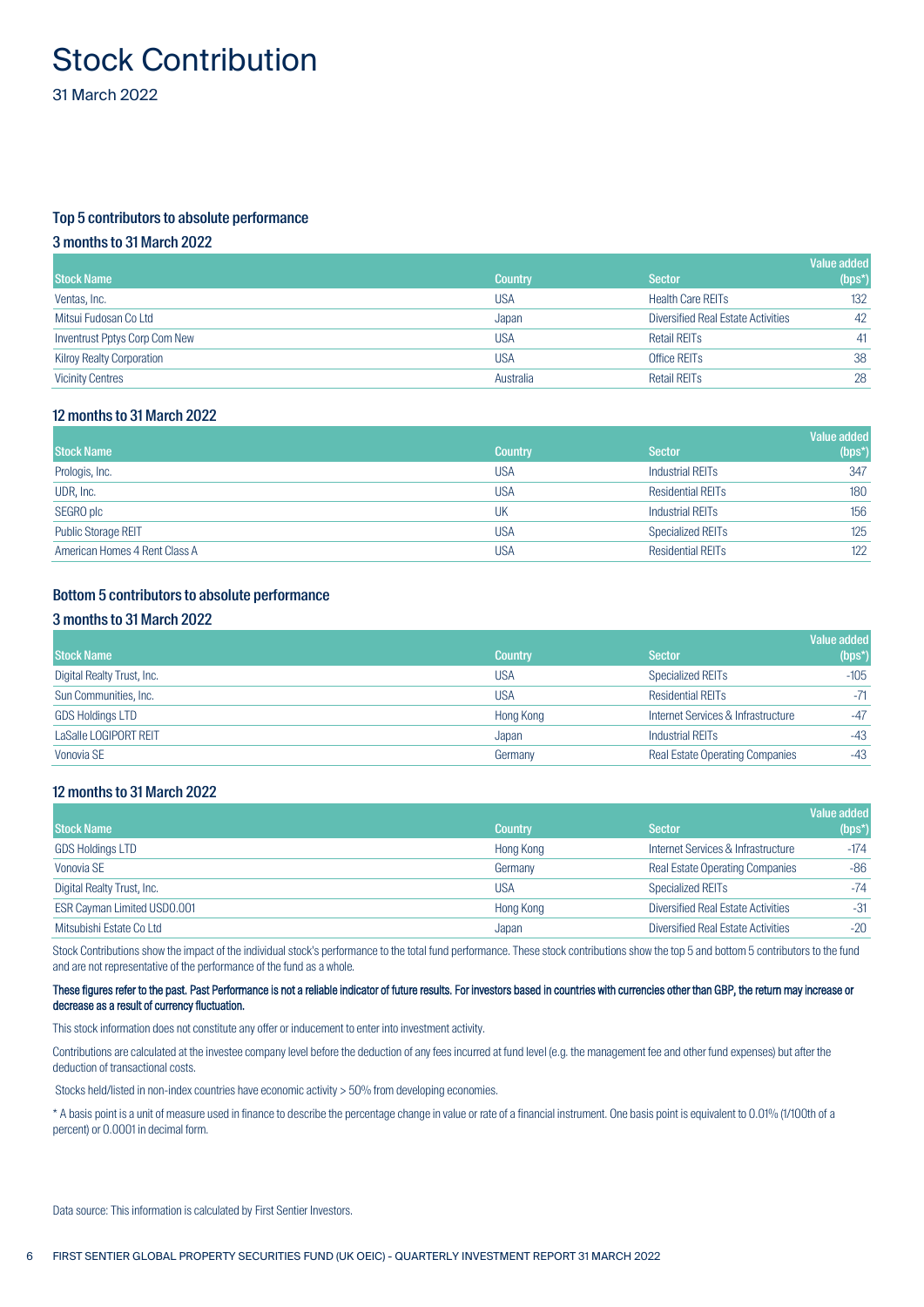# <span id="page-8-0"></span>Risk Analysis

31 March 2022

### Portfolio Risk Analysis - Ex-Post 3 Years Annualised to 31 March 2022

| <b>Risk Measure</b>                 | Value  | <b>Risk Description</b>                                                                                                                                                                                                                                                                                                                   |
|-------------------------------------|--------|-------------------------------------------------------------------------------------------------------------------------------------------------------------------------------------------------------------------------------------------------------------------------------------------------------------------------------------------|
| Beta                                | 0.80   | Beta is a measure of volatility relative to the market. A beta of 1 would indicate that the fund tended to move in line with the market; a<br>beta greater than 1 would indicate that the fund has been more volatile than the market; whereas a beta less than 1 would indicate<br>that the fund has been less volatile than the market. |
| <b>Information Ratio</b>            | 1.16   | The fund's excess return divided by its tracking error. It is designed to assess a portfolio's performance relative to its level of<br>benchmark risk. The higher the fund's information ratio, the more excess return it generates for each unit of tracking error.                                                                      |
| <b>Portfolio Standard Deviation</b> | 13.82% | A measure of how much the returns of the fund vary relative to the arithmetical average. The higher the fund's standard deviation,<br>the more its returns tend to deviate from the mean.                                                                                                                                                 |
| <b>Benchmark Standard Deviation</b> | 16.84% | A measure of how much the returns of the index vary relative to the arithmetical average. The higher the index's standard deviation,<br>the more its returns tend to deviate from the mean.                                                                                                                                               |
| <b>Tracking Error</b>               | 4.84%  | The standard deviation of the difference between the fund's returns and those of the index. The higher the fund's tracking error, the<br>more its performance relative to the benchmark may vary.                                                                                                                                         |

#### Portfolio Risk Analysis - Ex-Ante at 31 March 2022

| <b>Risk Measure</b>       | <b>Value</b> | <b>Risk Description</b>                                                                                                                                                                                                                                     |
|---------------------------|--------------|-------------------------------------------------------------------------------------------------------------------------------------------------------------------------------------------------------------------------------------------------------------|
| Dividend Yield (Fund)     | $2.47\%$     | The annual dividend yield paid per share divided by the share price. This factor measures the value of company shares according to<br>the stream of dividend income resulting from share ownership.                                                         |
| Dividend Yield (Index)    | 3.09%        | The annual dividend yield paid per share divided by the share price. This factor measures the value of company shares according to<br>the stream of dividend income resulting from share ownership.                                                         |
| Price to Book (Fund)      | 1.75         | The ratio of the company's book value (the sum of shareholders' equity plus accumulated retained earnings from the P & L account)<br>to its share price. This factor has been one of the most successful measures of the intrinsic value of company shares. |
| Price to Book (Index)     | 1.56         | The ratio of the company's book value (the sum of shareholders' equity plus accumulated retained earnings from the P & L account)<br>to its share price. This factor has been one of the most successful measures of the intrinsic value of company shares. |
| Price to Earnings (Fund)  | 20.85        | Annual earnings (adjusted for amortizations of intangibles, extraordinary charges and credits) per share divided by the share price.<br>This factor measures the worth of a company's ability to support each share with after tax earnings.                |
| Price to Earnings (Index) | 18.07        | Annual earnings (adjusted for amortizations of intangibles, extraordinary charges and credits) per share divided by the share price.<br>This factor measures the worth of a company's ability to support each share with after tax earnings.                |

Data source: Ex-Post information is calculated by First Sentier Investors, Ex-Ante information is provided by FactSet.